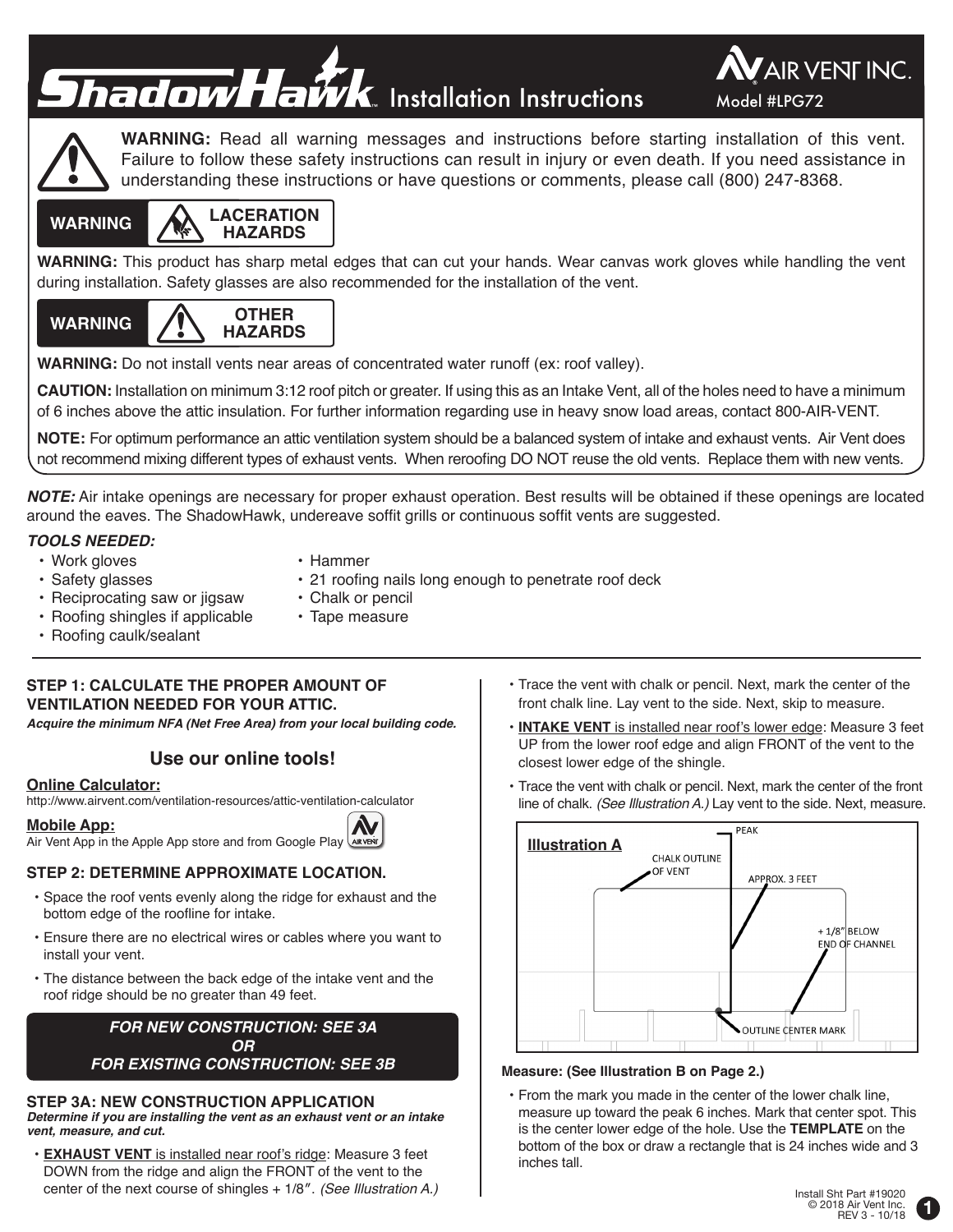• Cut out the rectangle drawn by using a reciprocating saw or jigsaw. The hole should penetrate the shingle, underlayment, and the decking. Do not cut the rafters.



#### **Apply caulk/sealant:**

- Apply caulk/sealant under the front row shingles that the vent will rest on top of.
- On the underside of the vent, place a thick bead of caulk/sealant in a continuous line centered on the vent's flange. This will prevent any leaks between the vent and the roof surface.
- Carefully line up and place the vent inside the outline you created in step 3.
- Check if the vent is lined up properly from inside attic and the vent is not blocking the cut hole. Adjust and re-caulk/re-seal if needed.

#### **IN HIGH WIND AREAS**

**• When installing in high wind areas, use ring-shank nails instead of smooth-shank nails. Also, apply four nails to each of the downhill corners of the product as shown below.**

#### **Secure vent:**

• Use a hammer and 21 roofing nails to secure the vent's flange to the roof. First nail should be placed centered on rear flange. Nails need to be spaced 4 inches apart centered on the flange. Roofing nails must penetrate roofing deck. Place a continuous bead of caulk/sealant over top of nails.



#### **Install shingles:**

- Lay a shingle starter strip over rear flange with a 4" inch overhang.
- Do not nail shingles onto flange or raised section of vent. For the shingles placed on the side of the vent, make a small one inch, 45 degree angle cut to the shingle corner that will be placed against the side of the vent.
- Leave a 1/8 inch minimum space between raised section of vent and shingles.
- Leave 1 inch between louvers and shingles if shingling over vent. (See illustration C. and Shingle Over option image)



- Install the shingles into the vent flange with roofing caulk/sealant.
- Firmly press the side and top of shingles to help seat them.

<u>i i manatara d</u>

## **STEP 3B: EXISTING CONSTRUCTION APPLICATION**

**Determine if you are installing the vent as an exhaust vent or an intake vent, measure, and cut.**

- **• EXHAUST VENT** is installed near roof's ridge: Measure 3 feet DOWN from the ridge and align the FRONT of the vent to that measurement.
- Next, move the vent up to align the rear foot of the flange to the bottom of the closest shingle row. (See Illustration D.)
- Trace the vent with chalk or pencil. Next, mark the center of the front chalk line. Lay vent to the side. (See illustration E.) Next, skip to Measure.
- **• INTAKE VENT** is installed near roof's lower edge: Measure 3 feet UP from the lower roof edge and align FRONT of the vent to that measurement.
- Next, move the vent up to align the foot of the rear flange to the bottom of the closest shingle row. (Illustration D.)



• Trace the vent with chalk or pencil. Next, mark the



**2**